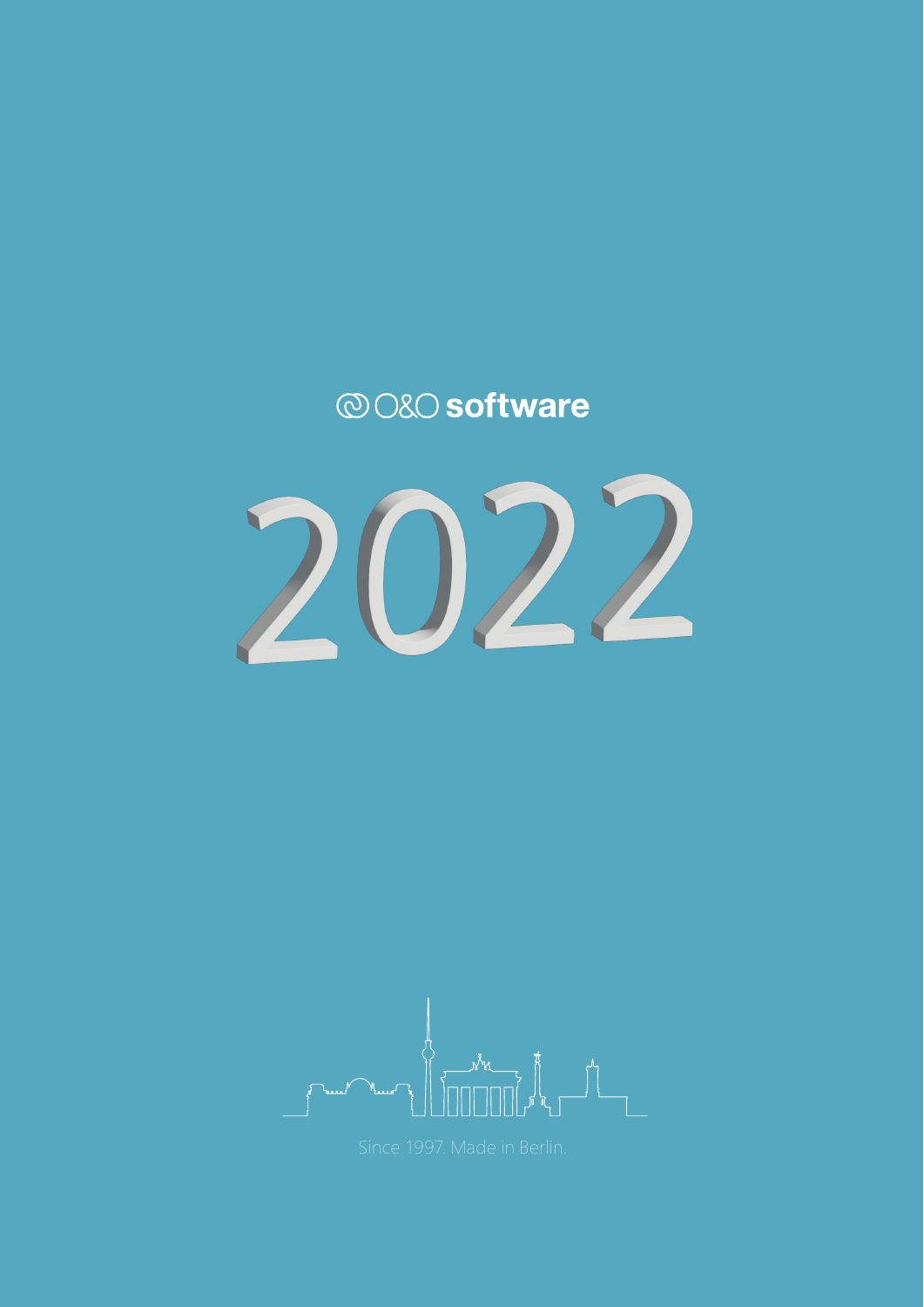#### The O&O Software GmbH The O&O Software GmbH

# @O&O software

O&O Software GmbH was founded in Berlin in 1997. The company as it stands today is the result of the publication of the first defragmentation software from a European company in 1998, after having previously focused only on software projects for international corporations.

Over the past few years, O&O has become a synonym for ...Tools for Windows" and is known for being one of the leading manufacturers of systems tools for the Windows operating system today with customers and partners in more than 140 countries. This translates into 76% of companies listed in the DAX and 43% of companies listed in the "Forbes 100 International" relaying on O&O products. Countless awards by the trade press confirm our commitment to our customers.

Our main objective lies in finding ways to let our customers concentrate on their core business instead of on the daily maintenance and administration of their IT systems. Our focus is on protecting data – from both unauthorized access and getting lost. With O&O Syspectr, we launched a free and very easy-to-use IT cloud management system for Windows back in 2013.

In doing so, we not only aimed to attract corporate customers, but also to provide private users with solutions that make life in the digital age much easier. Our release of O&O ShutUp10 introduced the world's leading product for protecting user privacy under Windows 10.

As a result of its outstanding achievements in software development for Windows. O&O Software GmbH was named a Gold Certified Partner by Microsoft in 2003, the highest award given to independent software vendors.

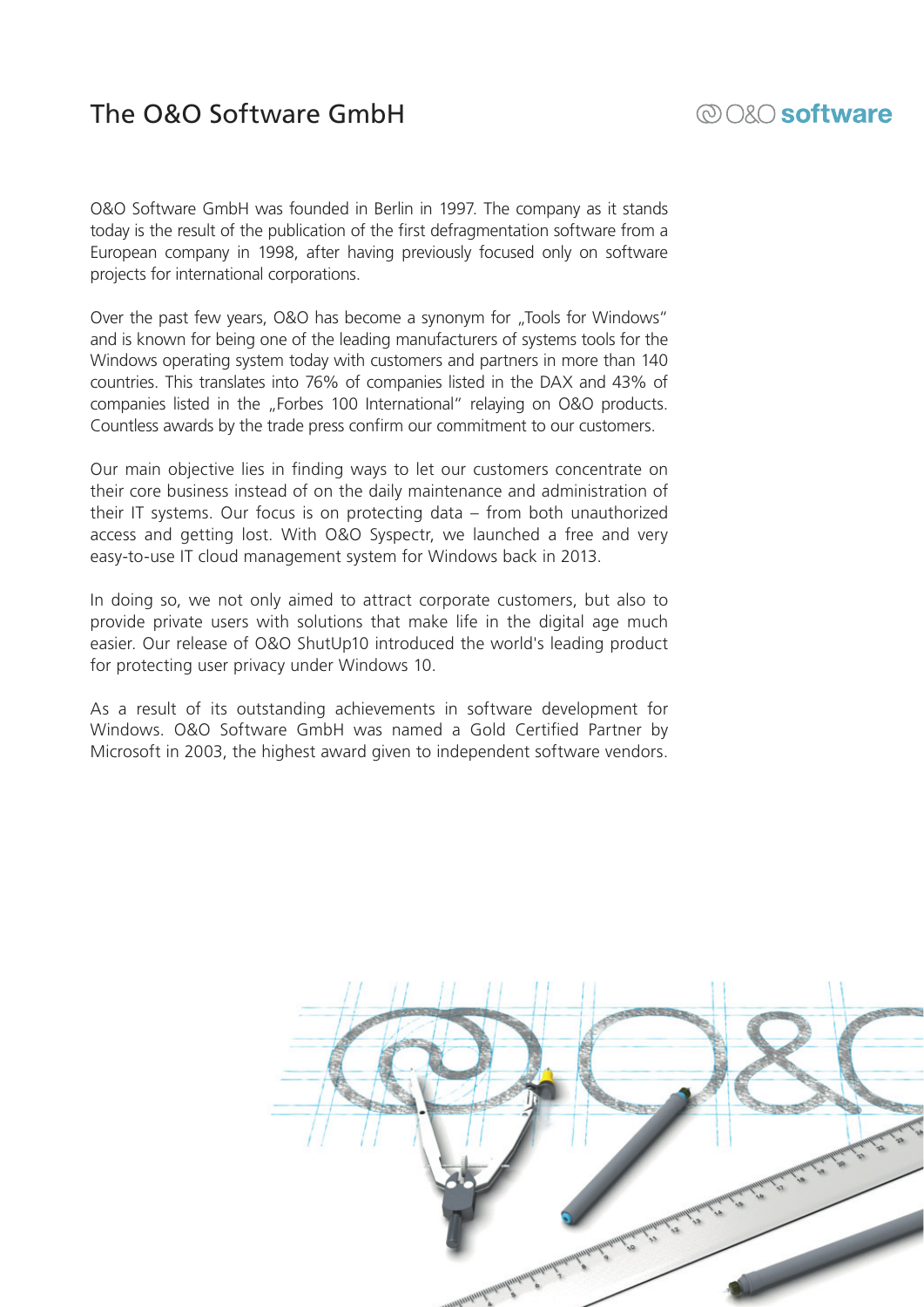# The group of companies

## @O&O software

### **@O&O** group

In addition to O&O Software GmbH, there are a number of other enterprises in our organization, all of them occupied with the development of software. They all partners belonging to the O&O Group GmbH and can draw on our large pool of expertise and personnel.

#### ® O& C services

Founded in 2002, O&O Services GmbH has several decades of experience in the realization of IT projects. Under the motto "Delivering Value!", O&O Services generates added value for companies by creating advantages that strengthen our customers' competitiveness. O&O Services specializes in the development of web applications, particularly those with complex cloud infrastructure. Along with introducing tailor-made business applications, the company provides full service for their maintenance and further development. All our services are provided professionally and with the highest level of commitment.

#### © O&O exono

Since starting exono GmbH in 2006, we've also been providing other software publishers access to our worldwide network, bringing their solutions to relevant markets quickly and economically. exono sees itself as both a door opener and a full service provider; we manage everything from issuing the license to the placement of packs in retail markets.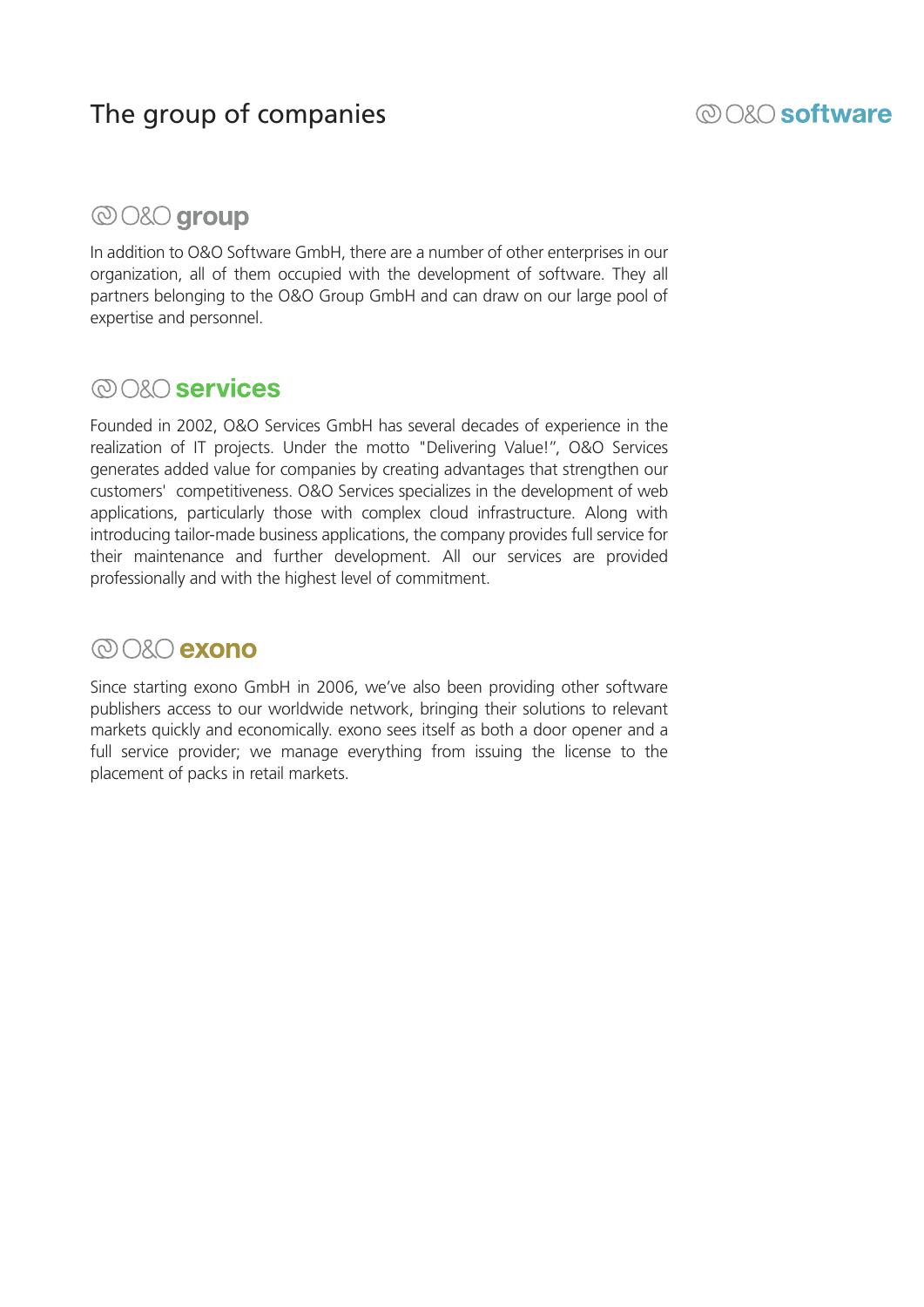#### Research Research

# ® O&O software

We have been developing and researching at our location in Berlin, Germany for over 20 years. Whereas Windows NT 4 was still our basis in 1997, current platforms such as Windows and Linux on local PC systems, tablets, and smartphones as well as in the cloud have become our daily bread.

In recent years, we've been increasingly focused on developing cloud applications for IT management and data backup in the cloud. Such efforts resulted in the first O&O Syspectr that appeared in 2012 and that we later released in May 2013.

In 2016 came the initial version of CloudCuber, the only solution of its kind worldwide that distributes data backups to a geographically dispersed cloud while also protecting against system failure at minimal labor and cost.

We are currently participating in research projects within the framework of the fast initiative, which is funded and supported by the German Federal Ministry of Education and Research. Our research focuses on Edge Cloud and Mobile Edge Cloud to facilitate data access with improved privacy protection for both users and applications in industrial environments.